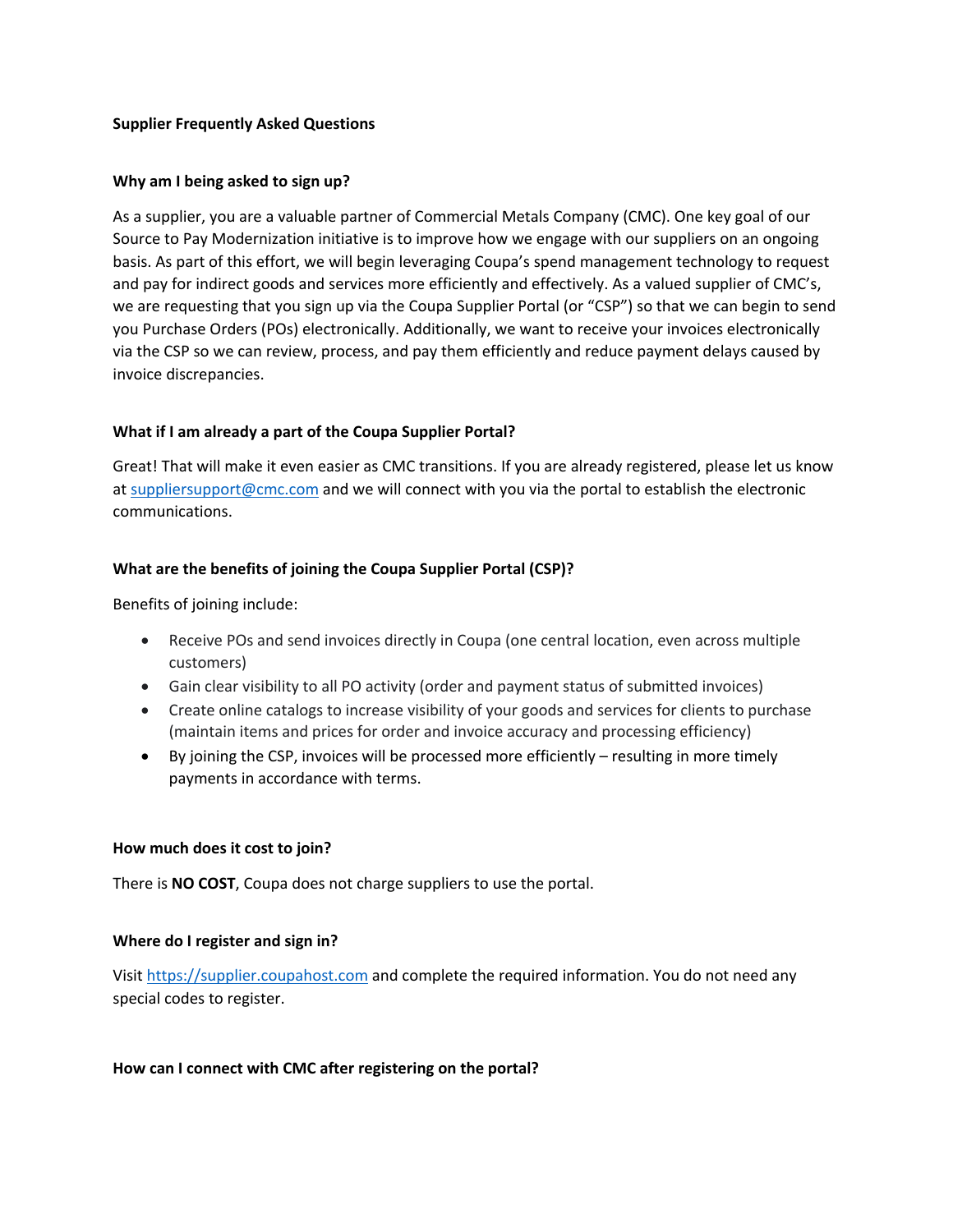We will send an invitation as we go live with Coupa with instructions on how to add CMC as a customer within the CSP. Once you receive the invitation, please follow the instructions.

### **If I use the portal who pays me?**

CMC is still responsible and will continue to make payments directly to you. There is no change to your relationship with CMC and how you get paid today. Coupa is simply used as a tool to facilitate orders, einvoices, communications, and spend visibility for suppliers and CMC.

### **How do I add additional employees so that others from my organization can access the portal?**

Your organization may have a need for multiple employees to have access to the CSP.

Follow these steps:

- 1. From the menu, select **Admin**.
- 2. Choose the **User** tab and click **Invite User**.
- 3. Provide the required information in the window that opens.
- 4. Select save (or hit enter)

### **How do I update my supplier record, including banking information?**

New supplier onboarding and supplier maintenance is handled by our buying team:

**Email: suppliersupport@cmc.com**

Supplier maintenance includes updating payment information. This information is stored in a secure location within our ERP system.

### **What options are available to submit PO backed invoices?**

CMC offers the following methods to submit invoices:

- CXML integration, for high transaction volume suppliers who want to be directly integrated to Coupa. Suppliers will send their invoice information through a cXML format and post the file directly to Coupa. If you would like this option, please contact suppliersupport@cmc.com to begin the set-up process.
- Coupa Supplier Portal (CSP): We will send you an email invitation to register on the CSP. You can log in to the CSP to view POs as well as create and send invoices electronically. This is our preferred option for those not integrated via CXML. To use this option, send us the email address where you would like to receive the invitation.
- Supplier Actionable Notification: You can act directly from your email inbox, receive purchase orders, and create invoices without registering or logging in to the Coupa Supplier Portal. To use this option, send us the email address where you would like to receive notifications.